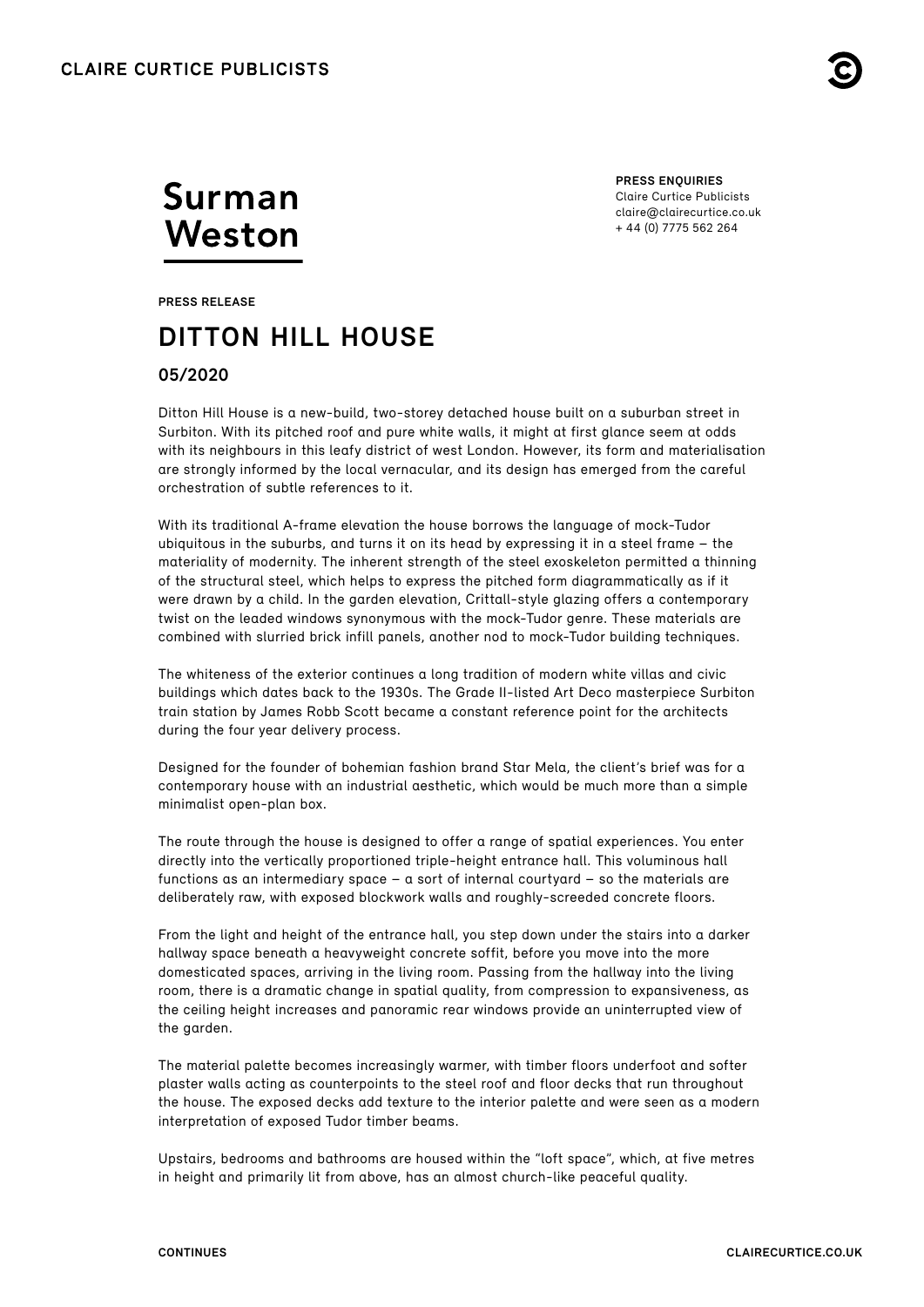

Access to the garden was a priority of the client. On the upper floor the master bedroom opens onto an enclosed balcony, where she can enjoy views of the sky and trees.

Percy Weston, director, Surman Weston, says:

"Externally the idea of melding the vernacular Tudor and industrial aesthetic was an important design driver for us. Internally we have created a plan which has a variety of scales, from the small intimate spaces, like the study, to the grand scale of the living/dining room. The ground floor living spaces are deliberately cellular, but can also open up into a sequence of sociable, enfilade spaces."

### **NOTES TO EDITORS**

| <b>Address</b>              | Uplands, Surbiton, Kingston upon Thames KT6 5EH |
|-----------------------------|-------------------------------------------------|
| <b>Construction cost</b>    | £600,000                                        |
| GIA                         | $264 \; \mathrm{m}^2$                           |
| Client                      | Amanda Winship                                  |
| Architect                   | Surman Weston                                   |
| <b>Project Architect</b>    | Percy Weston                                    |
| <b>Structural Engineer</b>  | Structure Workshop                              |
| <b>Services Engineer</b>    | Synergy                                         |
| <b>Ecology Consultant</b>   | Astute ecology                                  |
| Contractor                  | <b>Wadey Builders</b>                           |
| <b>Metalwork Fabricator</b> | Elite Metalcraft                                |
| Photography                 | © Johan Dehlin                                  |

**Surman Weston** is a London-based architecture studio established in 2014 by Tom Surman and Percy Weston.

Eschewing a house style, the practice has developed a portfolio of unique developments that are contextually sensitive, with careful consideration of materiality, construction technique, use and function.

Built works to date include new-build annexes such as Lantern Studio, Brockley, 2016; Cork Study, north London, 2015; and extensive refurbishments such as Mayow Road, Sydenham, 2017; Replica House Studio, Islington, 2018 – where the studio is currently based; and Makepeace Mansions, Highgate, London, 2019.

In 2017 the practice converted a school caretaker's cottage at Brunswick Park Primary School into a specialist cookery classroom and they subsequently won the commission for the design of Hackney School of Food, an initiative of LEAP Federation and Chefs in Schools, which is currently under construction at Mandeville Primary School, Clapton.

Committed to the process of making, the studio has developed a number of bespoke products, fittings and furniture, including Wedge Table, a minimal chandelier and a contemporary door knob. Tom and Percy are regular tutors for the undergraduate course at the University of Cambridge, and have taught and lectured at institutions including the Royal College of Art and the University of Westminster.

### **[surmanweston.com](http://surmanweston.com)**